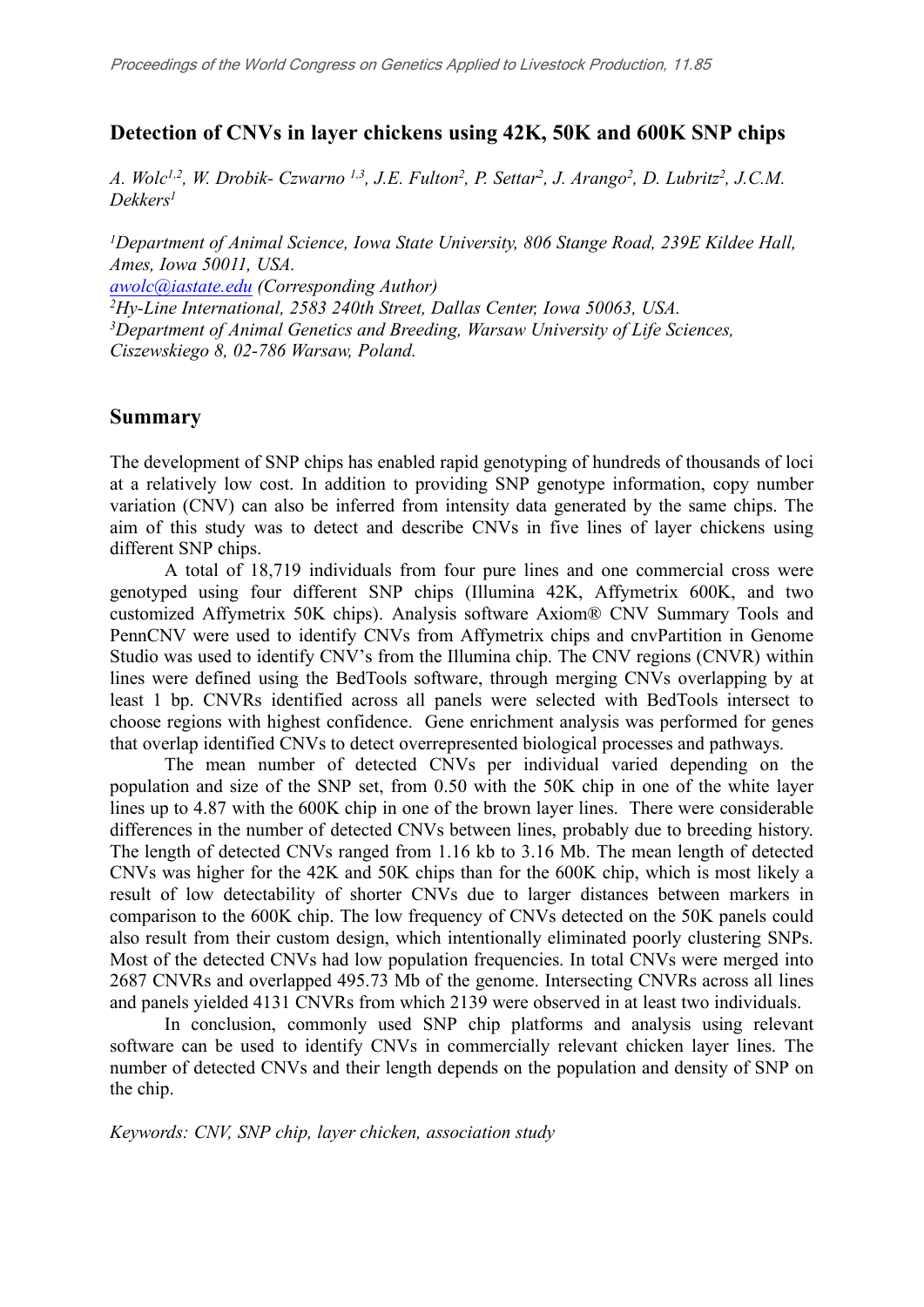### **Introduction**

Copy number variations (CNVs), defined as large scale insertions, duplications or deletions of DNA sequence, are an important source of genetic variance. Currently known chicken CNV regions (CNVR) encompass approximately 8.3% of the chicken genome or 9.6% of the ordered assembly (Wang and Bayes, 2014). Differences observed between chromosomes suggest that CNVs are more frequent on micro-chromosomes than on macro-chromosomes (Yi et al., 2014).

Copy number variations can be detected by a number of methods, including array comparative genome hybridization (aCGH), sequencing and SNP arrays. Although SNP arrays are primarily designed for SNP genotyping, they can also be used to detect CNVs due to abnormal hybridization of SNP probes that are located within CNVs. Use of the 60K SNP chip in chickens resulted in a low frequency of detected CNVs (Jia et al., 2013; Rao et al., 2016). In the study by Rao et al. (2016), 1875 CNVs were detected across 554 commercial cross individuals, which were distributed over 383 independent CNVRs and covered 41 Mb (4%) of the genome. Although the highest number of CNVs can be identified using sequence data (Yi et al., 2014; Fan et al., 2013; Yan et al., 2015), it was shown that the 600K SNP array (Kranis et al., 2013) can also yield significant CNV detection (Yi et al., 2015; Gorla et al., 2017).

The aim of this study was to detect and describe CNVs in five lines of layer chickens using different SNP chips. Results were compared across genotyping panels and lines. In order to assess the possible functional impact of the detected CNVs, genes that overlap the CNVR were identified. Gene enrichment analysis was performed to detect overrepresented biological processes and pathways.

# **Material and Methods**

DNA from 18,719 individuals from 4 pure lines and one commercial cross (Table 1) were provided by Hy-Line International. There was no overlap of individuals genotyped on different chips.

| Material                | Genetics            | SNP Chip                   | N     |
|-------------------------|---------------------|----------------------------|-------|
| White commercial cross  | Hybrids             | 600K Affymetrix chip       | 806   |
| White layers pure lines | Line W1             | 600K Affymetrix chip       | 253   |
|                         |                     | 50K-W Affymetrix chip*     | 3350  |
|                         | Line $W2$           | 600K Affymetrix chip       | 748   |
|                         |                     | 50K-W Affymetrix chip*     | 3215  |
|                         |                     | 50K-B Affymetrix chip*     | 2401  |
| Brown layers pure lines | Line B1             | 600K Affymetrix chip       | 241   |
|                         |                     | 50K-B Affymetrix chip*     | 5908  |
|                         | Line B <sub>2</sub> | 42K Illumina Infinium chip | 1797  |
| Summary                 | $N=5$               | $N = 4$                    | 18719 |

*Table 1. Summary information on the available material*

\* Two customized 50K chips were used: designed for white layer lines (50K-W) and designed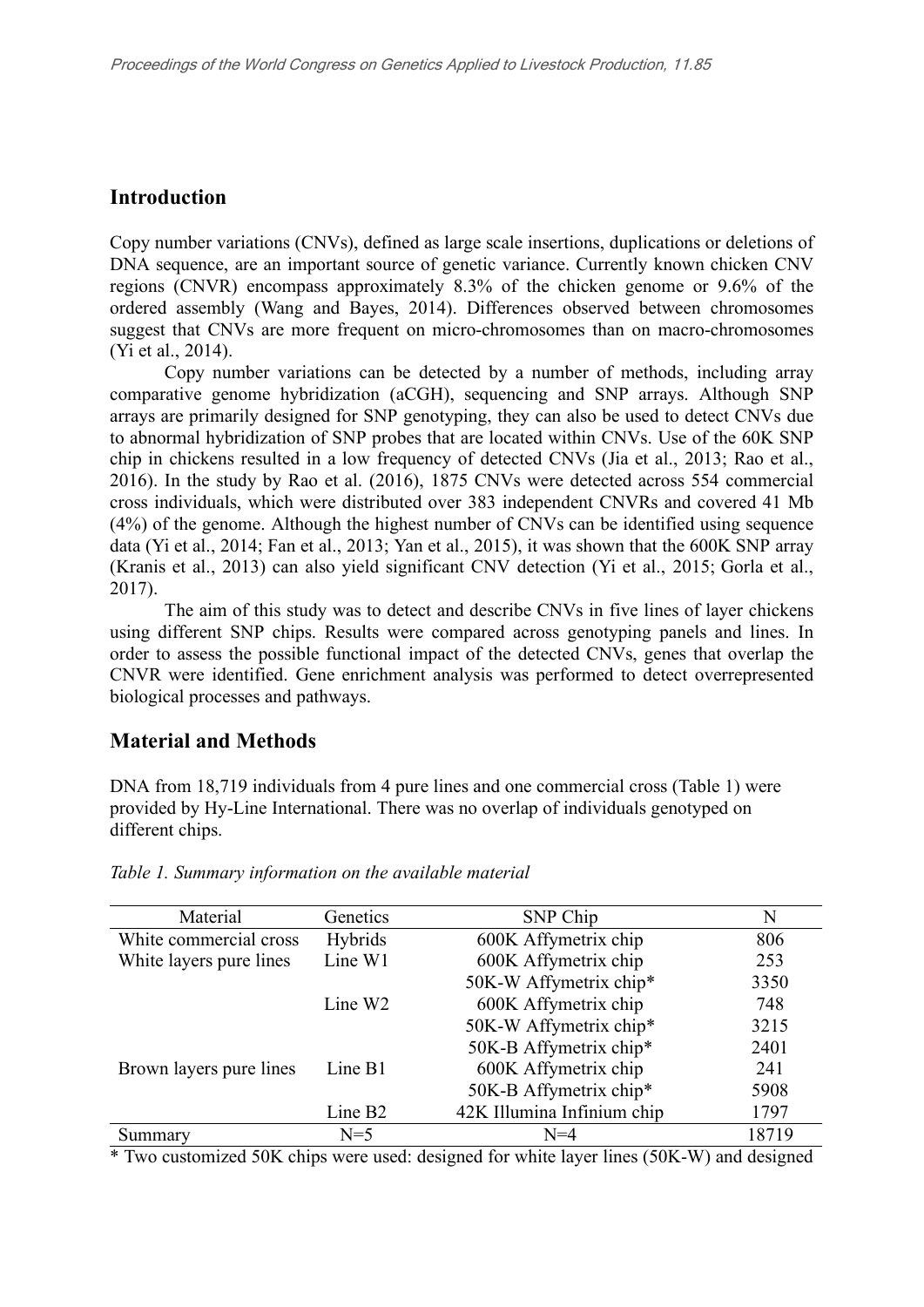for brown layer lines (50K-B)

Genotyping and CNV calling was performed within plate due to the potential for large differences in signal intensity between plates. For Affymetrix chips, quality control with a minimum DishQC of 0.82 and a minimum call rate of 97% was used. Axiom™ Analysis Suite and CNV Summary Tools were used for genotyping and for extracting the log R Ratio (LRR) and B allele frequency (BAF). The Penncnv 1.0.3 software integrating Hidden Markov Model, was used to call CNVs based on data from the 600K Affymetrix chip and from the line specific 50K Affymetrix chips. This algorithm incorporates multiple sources of information to call CNVs, including: LRR, BAF at each SNP, the distance between SNPs, and the population frequency of the B allele (PFB). Data from the 42K Illumina panel were processed in Genome Studio using Genotyping module and the cnvPartition CNV Analysis Plugin.

Individual-based CNV calling was performed in the Penncnv software using the -test option. To adjust for genomic waviness (Diskin et al, 2008), the -gcmodel option with the chicken GC content file was used. PFB files were compiled separately for each panel in Penncnv for the individuals listed in Table 1. For filtering, standard deviation of LRR  $\leq 0.35$ , BAF drift  $\leq 0.01$  and waviness factor  $\leq 0.04$  were used. Only CNVs consisting of 3 (50K and 42K), 5 (600K) or more consecutive SNPs were used in the analysis and individuals with more than 30 called CNVs were excluded (N=1013). CNVs were identified only on autosomes (1–28) as Penncnv callings for the sex chromosomes were unreliable and difficult to interpret. CNVRs were defined as CNVs that overlapped across individuals or lines. Genes overlapping CNVRs were identified with the Ensembl BioMart webtool based on the Galgal4 assembly and Ensembl Genes 84 database. Analysis of overrepresented GO terms and pathways was performed using PANTHER Classification System.

#### **Results and discussion**

The mean number of CNVs per individual ranged from 0.50 on the 50K-W panel in line W2 up to 4.87 for the 600K panel in line B1. The highest number of CNVs per individual was identified in the hybrid commercial cross and in line B1, while line W2 had the lowest number of CNVs, which could be caused by higher genetic variability in the commercial cross and brown lines in comparison to pure white lines. Line W2 is characterized by a higher level of inbreeding, which could explain the lower number of CNVs detected with all panels. The length of detected CNVs ranged from 1.16 kb to 3.16 Mb (Table 2). The mean length of detected CNVs was higher for the 42K and 50K chips than for the 600K chip, most likely the result of low detectability of shorter variants due to the greater distance between markers for the smaller chips. The length of CNVs was calculated as the distance from first to the last SNP included in the CNV and therefore could slightly underestimate the true size of CNV.

| Population          | <b>SNP</b> | N    | N pass | Number  | Length of CNV,   | Mean N   | Mean       |
|---------------------|------------|------|--------|---------|------------------|----------|------------|
|                     | chip       |      | OC     | of CNVs | range $[kb]$     | of CNVs  | <b>CNV</b> |
|                     |            |      |        |         |                  | per bird | length     |
|                     |            |      |        |         |                  |          | [kb]       |
| Line $W1$           | $50K-W$    | 3350 | 3308   | 2053    | $1.81 - 955.67$  | 0.62     | 88.09      |
|                     | 600K       | 253  | 252    | 774     | $1.16 - 271.85$  | 3.08     | 25.91      |
| Line W <sub>2</sub> | $50K-W$    | 3215 | 3172   | 1575    | $1.94 - 1294.56$ | 0.50     | 76.87      |

*Table 2. Summary of identified CNVs called for all lines genotyped on different panels.*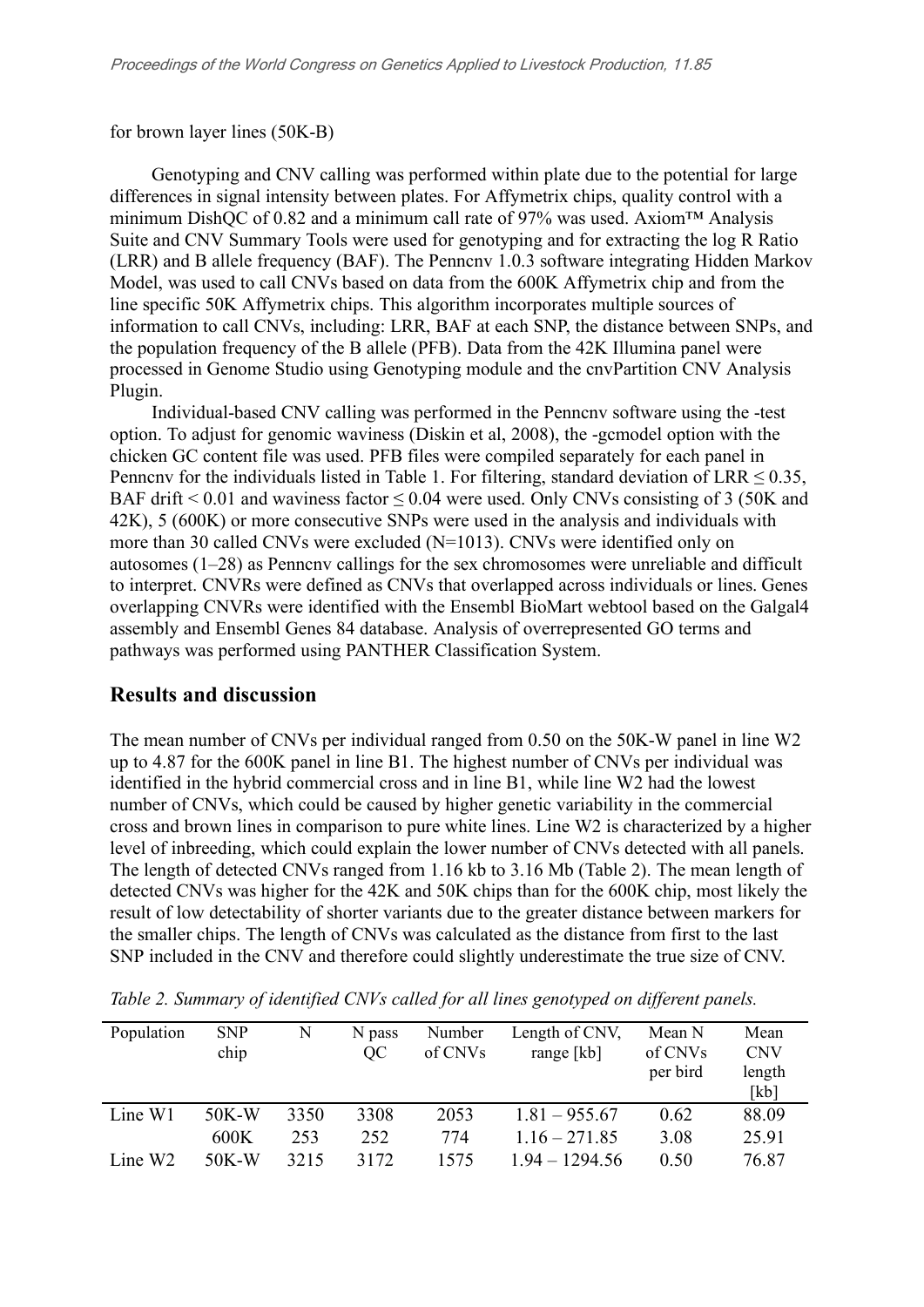|           | $50K-B$ | 2401  | 2253  | 1844  | $1.35 - 1492.99$ | 0.82 | 111.30 |
|-----------|---------|-------|-------|-------|------------------|------|--------|
|           | 600K    | 748   | 714   | 1415  | $1.50 - 428.70$  | 1.98 | 37.15  |
| Cross     | 600K    | 806   | 769   | 2269  | $1.44 - 1116.22$ | 2.94 | 31.06  |
| Line B1   | $50K-B$ | 5908  | 5284  | 6203  | $1.67 - 3160.23$ | 1.17 | 215.99 |
|           | 600K    | 241   | 238   | 1158  | $1.19 - 663.12$  | 4.87 | 24.86  |
| Line $B2$ | 42K     | 1797  | 1716  | 2250  | $1.43 - 1658.27$ | 1.31 | 90.94  |
| Summary   |         | 18719 | 17707 | 19541 | $1.16 - 3160.23$ | 1.10 | 51.07  |

Merging CNVs across all samples and lines gave 2687 regions with total length equal to 495.73 Mb overlapping 47.12% of the genome. Intersecting CNVRs across all lines and panels gave 4131 CNVRs. The CNVRs that were identified in at least two individuals were selected for further analysis (N=2139). The total length of these CNVRs was equal to 117.26 Mb, which corresponds to 12.7% of the genome. In total, 29.8% of these CNVRs were overlapped by 3510 genes included Ensembl Genes 84 database, of which 2994 genes mapped to Panther biological categories. GO enrichment analysis of these genes revealed several significant terms involved in antigen processing and presentation, cellular defence response, cell adhesion and chromatin organization, which may represent biological processes that are influenced by CNVs.

# **Conclusion**

Commonly used SNP chip platforms with analysis using relevant software identified the presence of CNVs segregating in commercially relevant chicken layer lines. The number of detected CNVs and their length depends on the population and density of SNP on the chip.

# **List of References**

- Diskin, S.J., Li, M., Hou, C., Yang, S., Glessner, J., Hakonarson, H., Bucan, M., Maris, J.M. & K. Wang, 2008. Adjustment of genomic waves in signal intensities from whole-genome SNP genotyping platforms. Nucleic Acids Res. 36(19): e126.
- Fan, W.L., Ng, C.S., Chen, C.F., Lu, M.Y., Chen, Y.H., Liu, C.J., Wu, S.M., Chen, C.K., Chen, J.J., Mao, C.T., Lai, Y.T., Lo, W.S., Chang, W.H. & W.H. Li, 2013. Genome-Wide Patterns of Genetic Variation in Two Domestic Chickens. Genome Biol. Evol. 5(7):1376- 92.
- Gorla, E., Cozzi, M.C., Román-Ponce, S.I., Ruiz López, F.J., Vega-Murillo, V.E., Cerolini, S., Bagnato, A. & M.G. Strillacci, 2017. Genomic variability in Mexican chicken population using copy number variants. BMC Genetics 18: 61.
- Jia, X., Chen, S., Zhou, H., Li, D., Liu, W. & N. Yang, 2013. Copy number variations identified in the chicken using a 60K SNP BeadChip. Anim. Genet. 44:276-284.
- Kranis, A., Gheyas, A.A., Boschiero, C., Turner, F., Yu, L., Smith, S., Talbot, R., Pirani, A., Brew, F., Kaiser, P., Hocking, P.M., Fife, M., Salmon, N., Fulton, J., Strom, T.M., Habrer, G., Weigend, S., Preisinger, R., Gholami, M., Quanbari, S., Simianer, H., Watson, K.A., Woolliams, J.A. & D.W. Burt, 2013. Development of a high density 600K SNP genotyping array for chicken. BMC Genomics 14: 59.
- Rao, Y.S., Li, J., Zhang, R., Lin, X.R., Xu, J.G., Xie, L., Xu, Z.Q., Wang, L., Gan, J.K., Xie, X.J., He, J. & X.Q. Zhang, 2016. Copy number variation identification and analysis of the